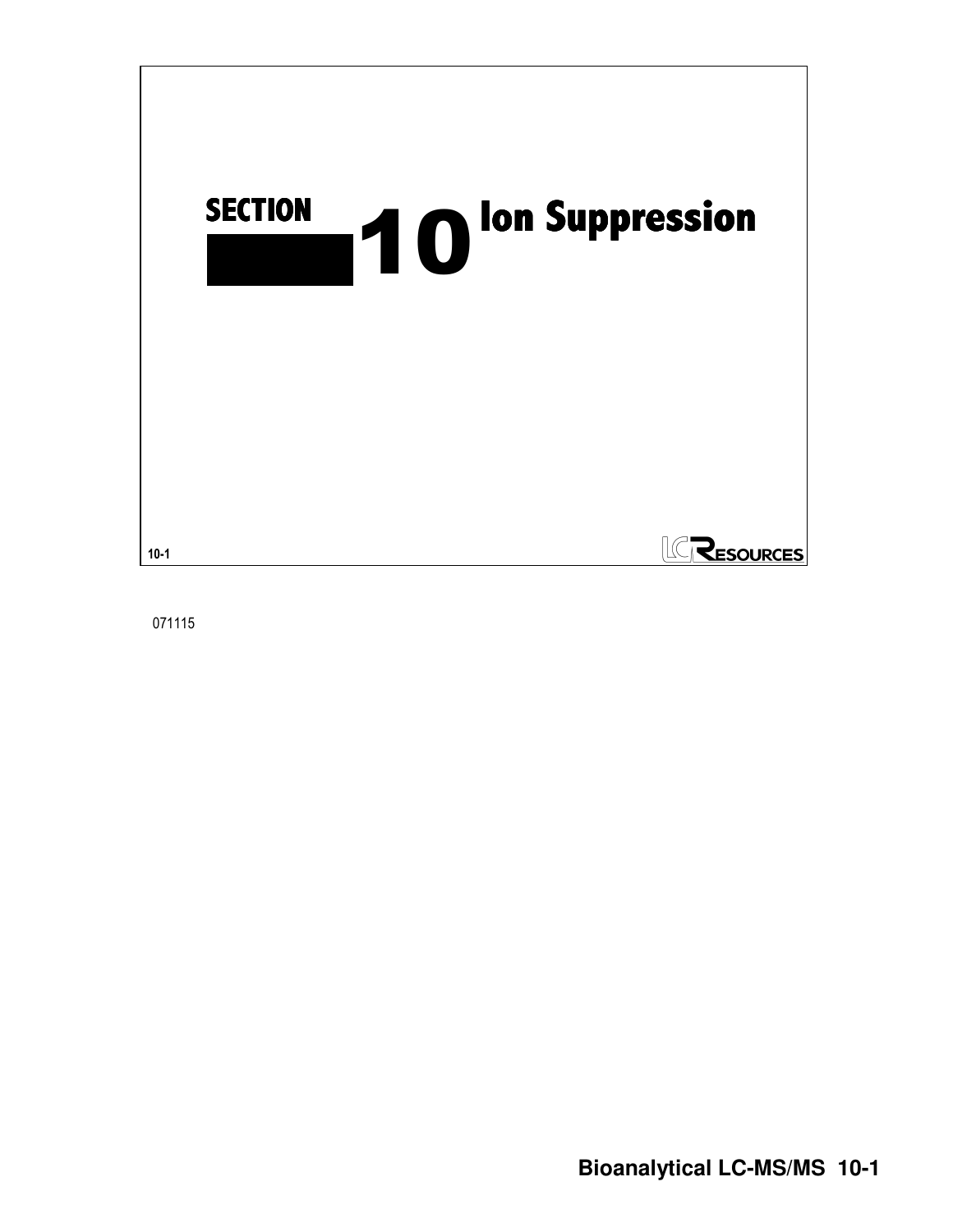

One way that accuracy can be compromised is if the signal is suppressed by a co-eluting material in the sample.

With LC methods, one usually wants sufficient retention so that the garbage at the solvent front doesn't interfere with the analyte. This usually means k > 1. With LC-MS, this early-eluting material can suppress ionization of analytes. Suppressed ionization can lead to non-linearity and inaccurate quantification.

One easy way to check for suppression is shown here. A constant concentration of a standard is infused into the mobile phase stream after the column. Once the baseline stabilizes, an injection of an extracted matrix blank is made. At the solvent front a negative dip will be seen as ionization suppressing materials elute and reduce the baseline signal. When the baseline returns to normal, all these suppressing agents have passed through the detector.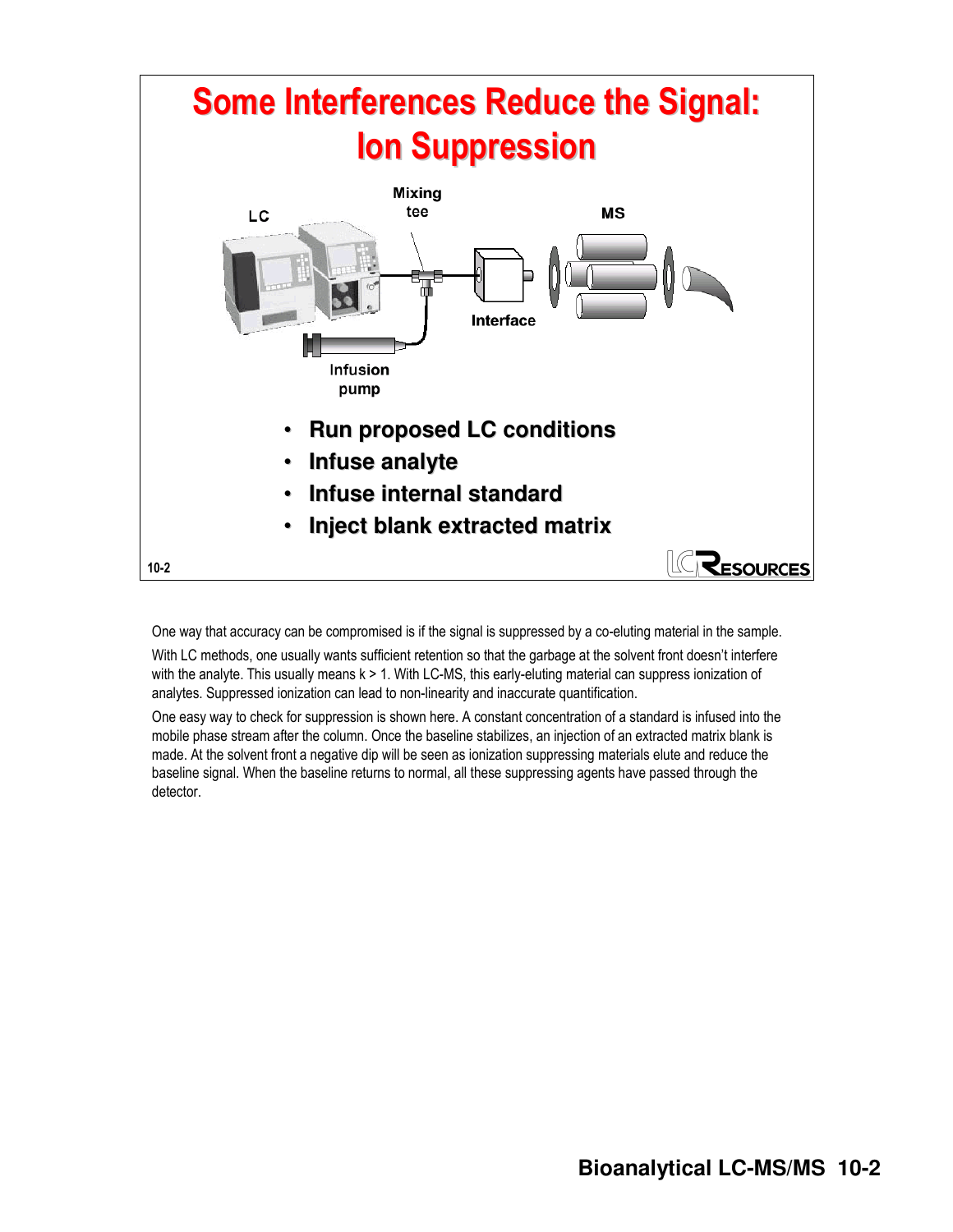

In this example, a dilute solution of paclitaxel was infused into the LC-MS/MS and blank extracted plasma was injected to obtain the top plot. The steady-state signal for paclitaxel dropped when ionization was suppressed. By adjusting retention so that the analytes of interest elute after this suppression region, the risk of signal loss due to ionization suppression is greatly reduced.

Just as analyte peaks can elute anywhere in the run, ion suppression can occur anywhere in the run, so it is very important to run the ion suppression experiment to be sure that ion suppression will not compromise the method.

This check of ion suppression is delayed until the sample prep, LC, and MS conditions have been selected. If problems occur, you may need to adjust some of the parameters. With the DryLab dataset, often the chromatography can be adjusted with little effort. Sometimes a persistent suppression region will require additional sample preparation to minimize the problem.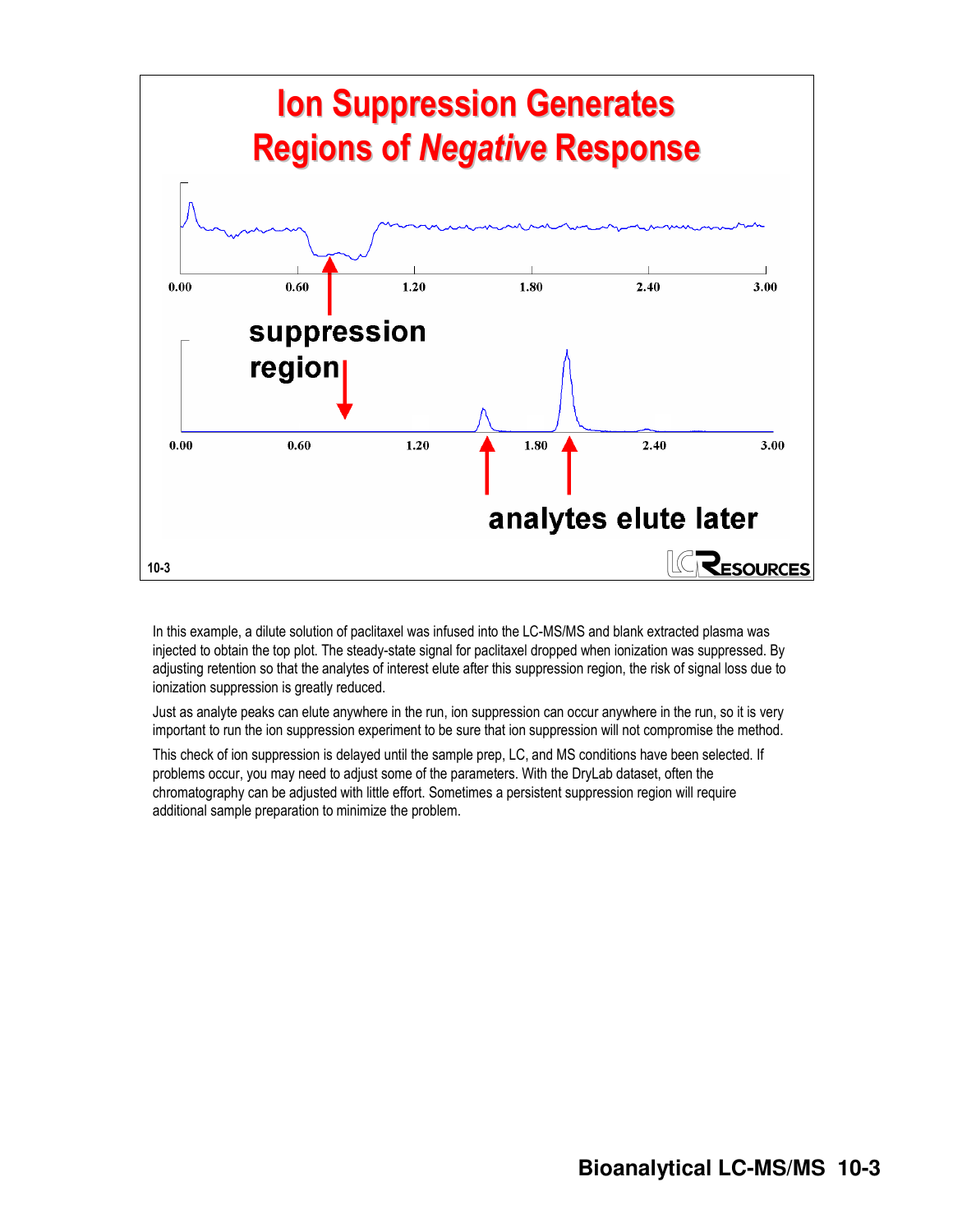

Matrix Suppression Shown by Post-Column Infusion of 180 ng/ml Solution of Xanax and Injection of Rat Plasma Sample. Note how phospholipid peaks correspond with dips in Xanax baseline – these are ion suppression regions greatly limiting the region in which Xanax can elute without suppression.

Courtesy of James Little, Eastman Kodak. J Chromatogr. B (2006) submitted for publication.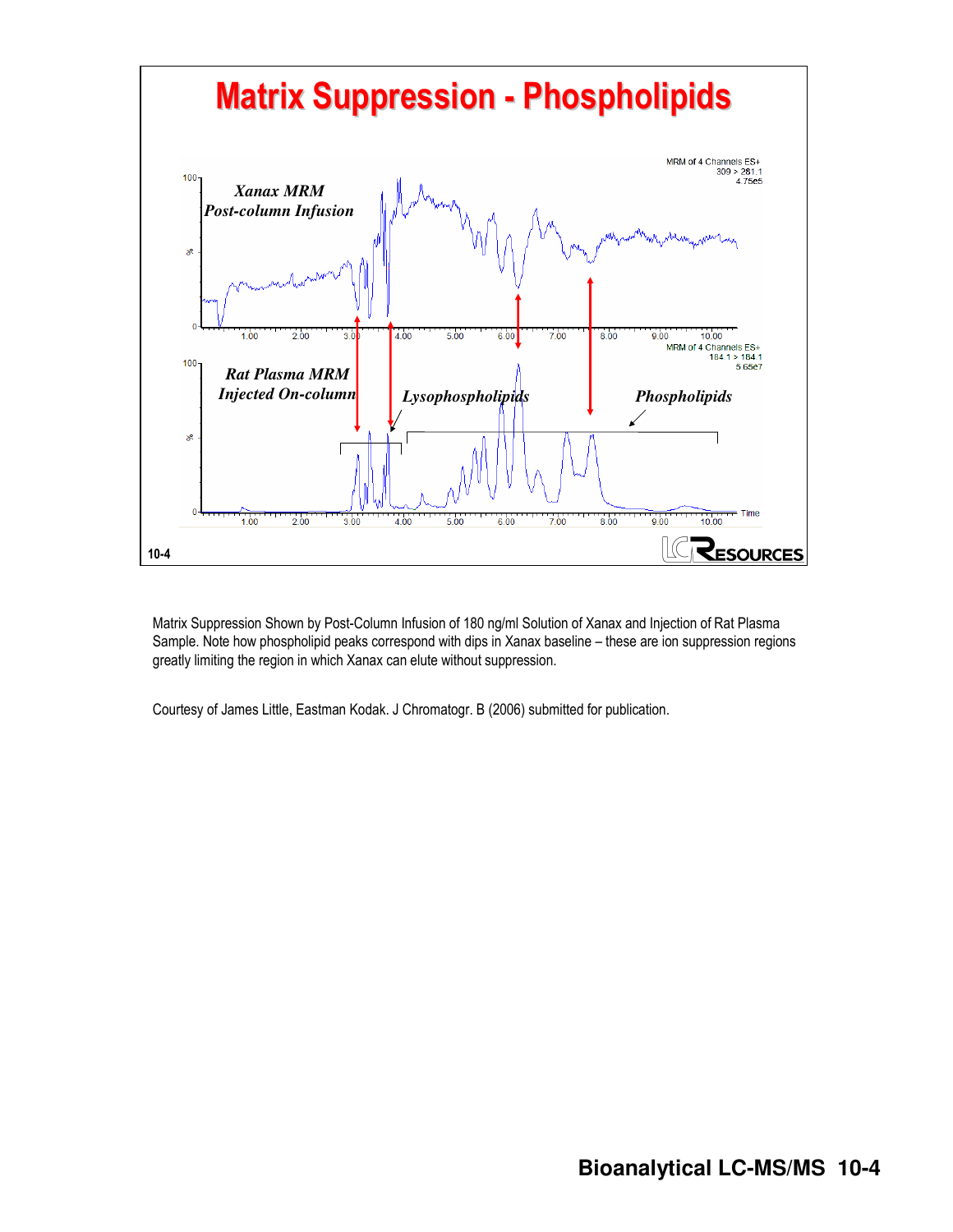

HPLC conditions adjusted from previous slide.

Courtesy of James Little, Eastman Chemical. J. Chromatogr. B (2006) submitted for publication.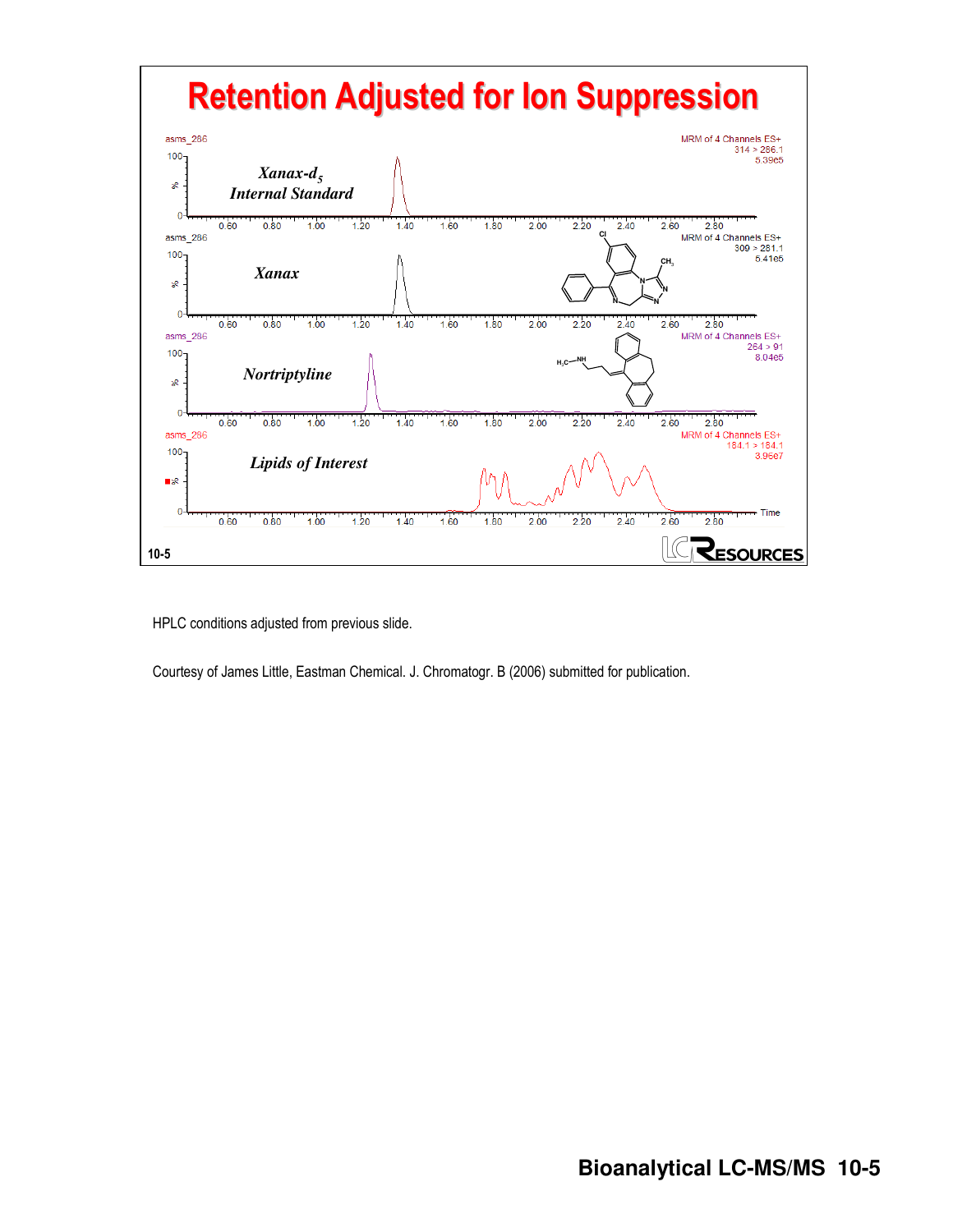

Here is an example of how suppression can appear during sample analysis.

Plasma precipitation is a popular and simple method to clean up samples prior to injection. This example shows that although plasma proteins may be removed to make the sample look visibly clear, remaining materials can cause severe ion suppression.

Top: rat plasma precipitate containing prednisolone, diphenhydramine, betamethasone, amytriptiline, naproxin, and ibuprofin. Bottom: standards in solvent.

C.R. Mallet, Z. Lu, and J.R. Mazzio, Rapid Commun. Mass Spectrom., 18 (2004) 49-58.

and

D.M. Diehl and M.P. Balogh, LC/GC, 22 (2004) 344-352.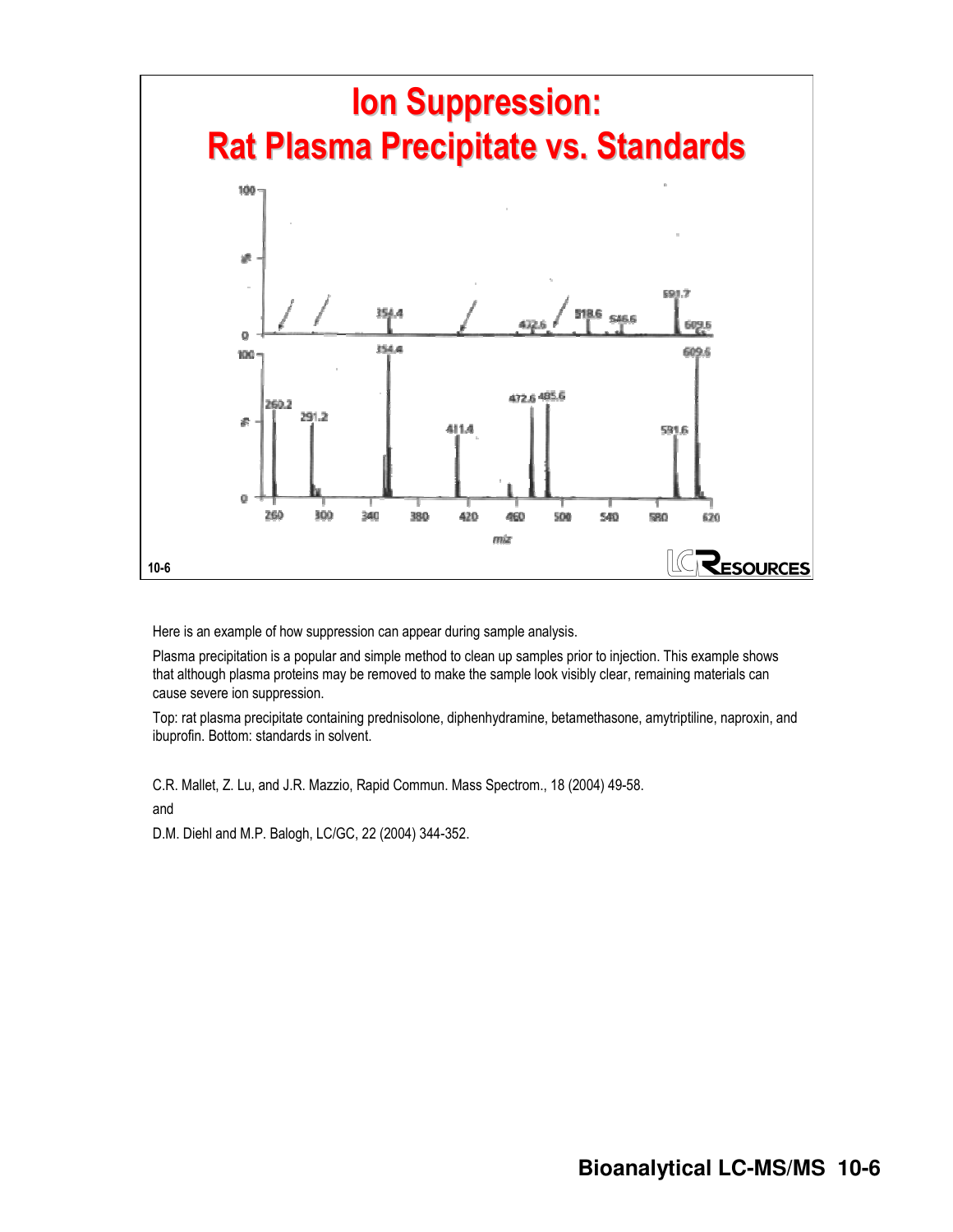

The same rat plasma sample was subjected to SPE cleanup using a mixed-mode resin. As can be seen here, this cleanup technique is much more effective for this sample than simple plasma precipitation.

Top: rat plasma containing prednisolone, diphenhydramine, betamethasone, amytriptiline, naproxin, and ibuprofin following solid phase extraction with mixed-mode cartridge. Bottom: standards in solvent.

C.R. Mallet, Z. Lu, and J.R. Mazzio, Rapid Commun. Mass Spectrom., 18 (2004) 49-58.

and

D.M. Diehl and M.P. Balogh, LC/GC, 22 (2004) 344-352.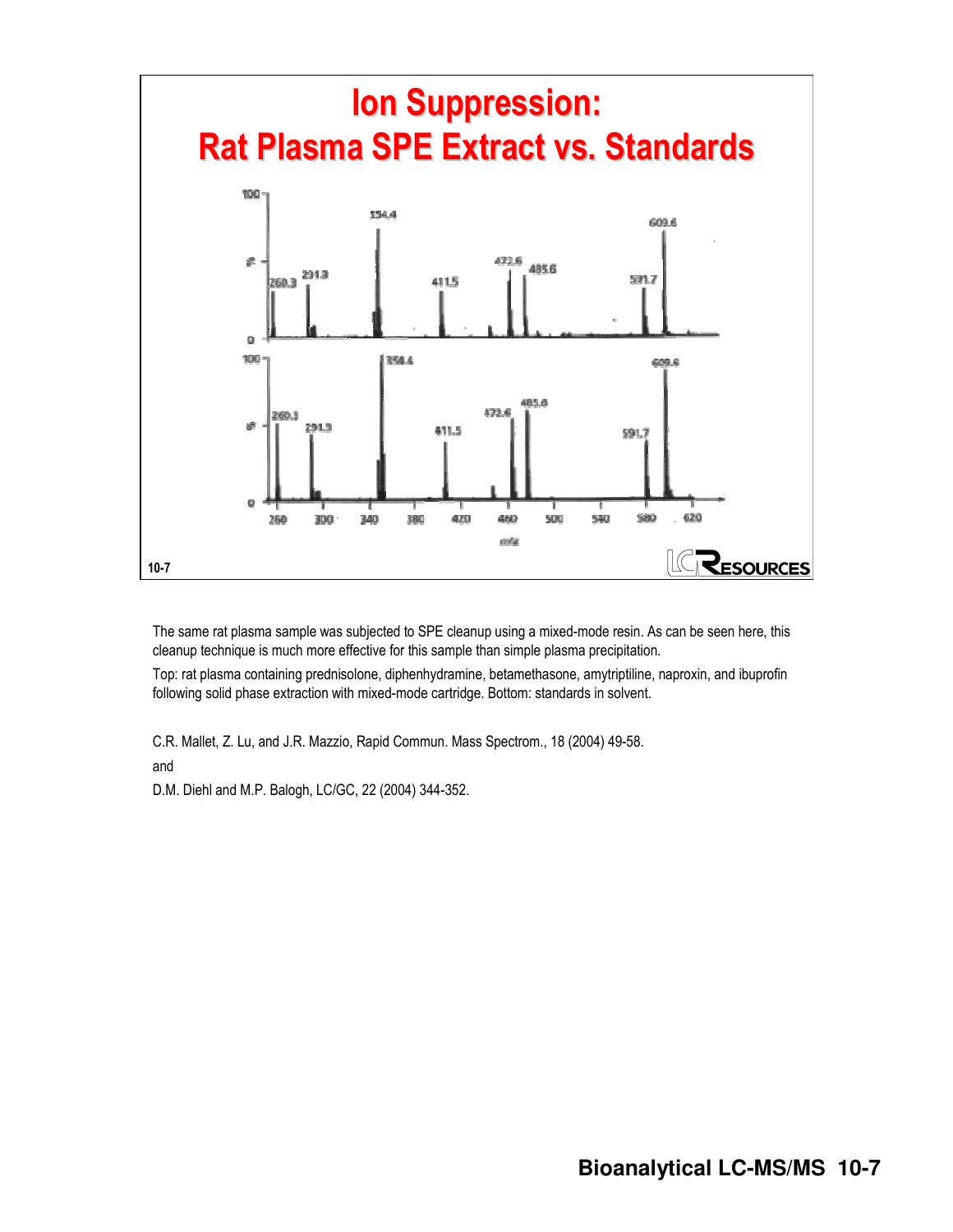

Here is a comparison of the response of the MS to rat plasma containing 0.1 ng/mL amitryptiline that has been prepared with various extraction schemes. It usually is best to use a cleanup technique that works on a different principle than the LC separation. We can see that the mixed-mode cleanup was more effective than reversedphase cleanup when a reversed-phase column was used for the analytical separation.

M. Gerdes and H. Waldmann, J. Comb. Chem., 5 (2003) 814 – 820.

and

D.M. Diehl and M.P. Balogh, LC/GC, 22 (2004) 344-352.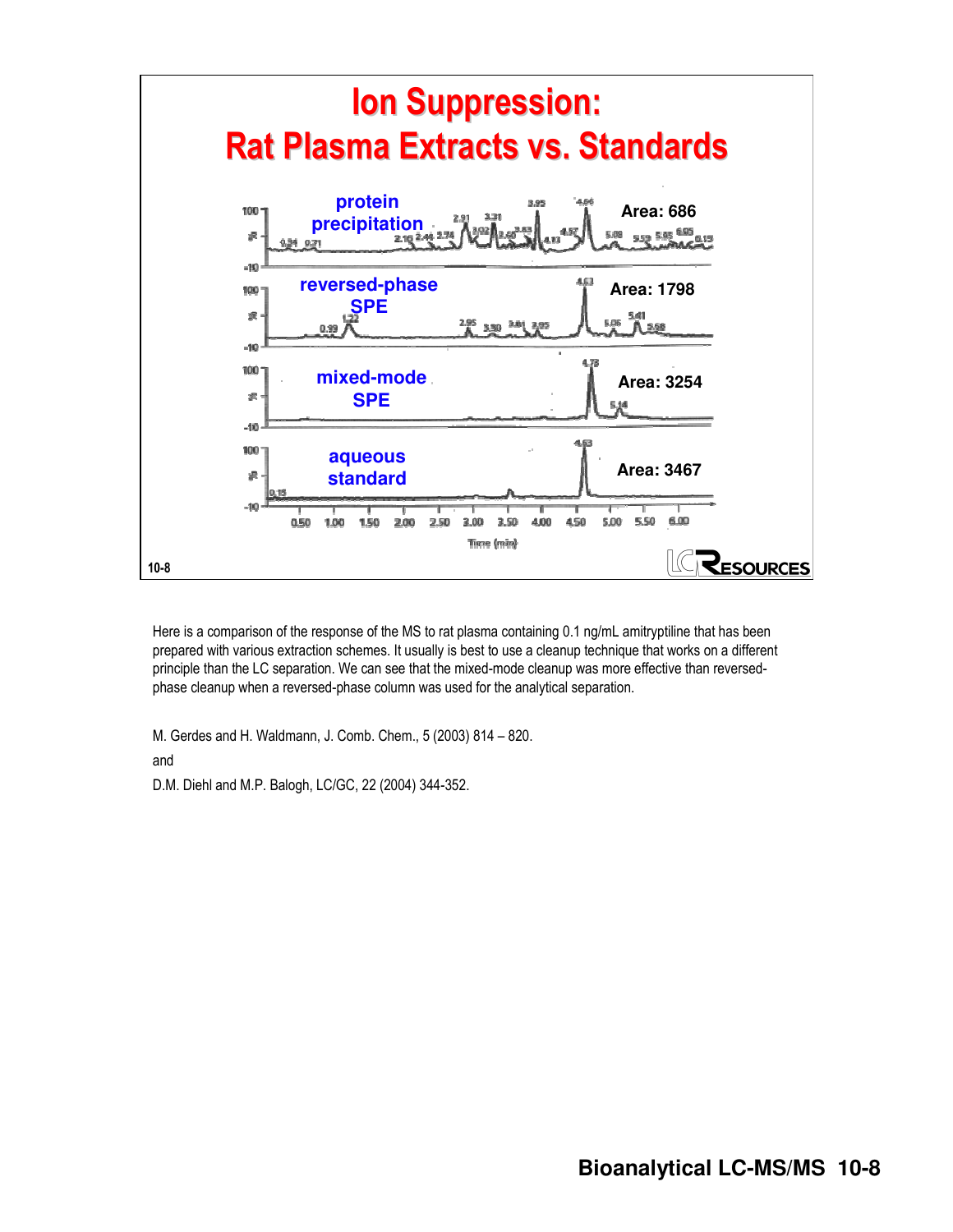

One line of SPE materials are those from Waters. Many other manufacturers also offer SPE products. For those that maybe are not familiar with Oasis, these are the structures of the sorbents

Oasis HLB – hydrophilic-lipophilic balanced co-polymer – reversed-phase retention

Oasis MCX (Mixed-mode Cation eXchanger)

Strong sulfonate (-SO3H) groups bonded to Oasis® HLB co-polymer (1 meq/g)

Oasis MAX (Mixed-mode Anion eXchanger)

Quaternary amine bonded to Oasis HLB co-polymer (0.25 meq/g)

Oasis WCX (mixed-mode weak cation exchanger)

Carboxylic acid bonded to Oasis HLB co-polymer (0.7 meq/g, pKa ~5)

Oasis WAX (mixed-mode weak anion exchanger)

Piperazine bonded to Oasis HLB (0.6 meq/g, pKa ~6)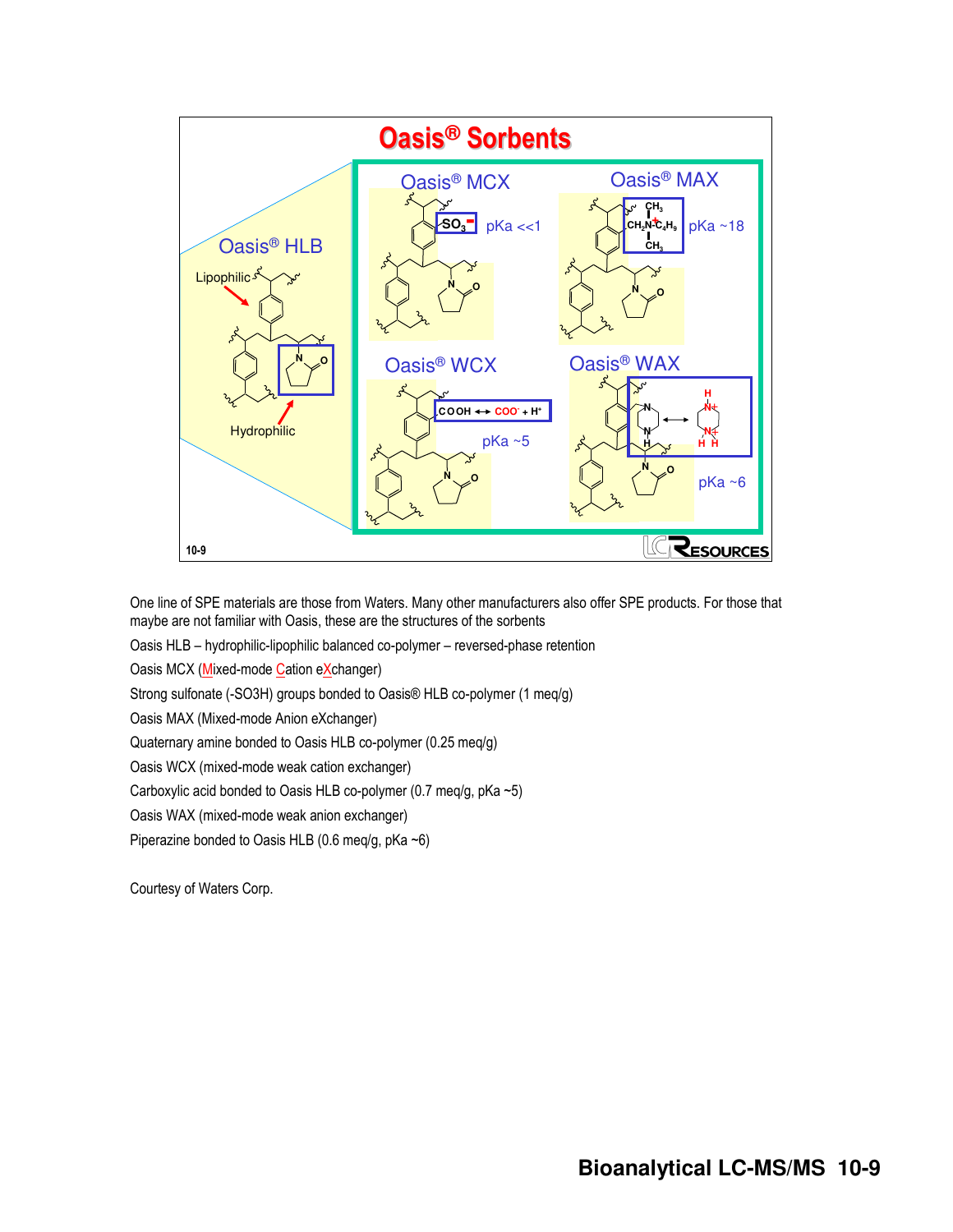|                                                                                                                                                                                                                                                                                                          | <b>Sample Preparation Methods</b>                                                                                                                                             |
|----------------------------------------------------------------------------------------------------------------------------------------------------------------------------------------------------------------------------------------------------------------------------------------------------------|-------------------------------------------------------------------------------------------------------------------------------------------------------------------------------|
| <b>Protein Precipitation (PPT)</b><br>3:1 ACN to plasma<br>Liquid-Liquid Extraction (LLE)<br>3:1 MTBE to plasma                                                                                                                                                                                          | $SPE: Oasis® HLB – 2D Optimized Method$<br>Wash 1: 5% MeOH in $H_2O$<br>Wash 2: 40% MeOH with 2% $NH_4$ OH in H <sub>2</sub> O<br>Wash $3: H2O$<br>Elute: 70% MeOH with 2% FA |
| SPE: Oasis <sup>®</sup> HLB or Sep-Pak <sup>®</sup> tC <sub>18</sub><br>(Reversed-Phase)<br>5% MeOH in H <sub>2</sub> O<br>Wash:<br>Elute: MeOH<br>SPE: Oasis <sup>®</sup> MCX<br>(Mixed-mode cation exchanger)<br>Wash $1: 0.1$ N HCl<br>Wash 2: MeOH<br>5% NH <sub>4</sub> OH in MeOH<br>Elute: Latern | SPE: Oasis <sup>®</sup> WCX (Mixed-mode weak cation<br>exchanger)<br>Wash 1: 25 mM phosphate buffer, pH 7.0<br>Wash 2: MeOH<br>Elute: 2% FA in MeOH                           |
| $10 - 10$                                                                                                                                                                                                                                                                                                | <b>ESOURCES</b>                                                                                                                                                               |

Sample preparation conditions for following experiments.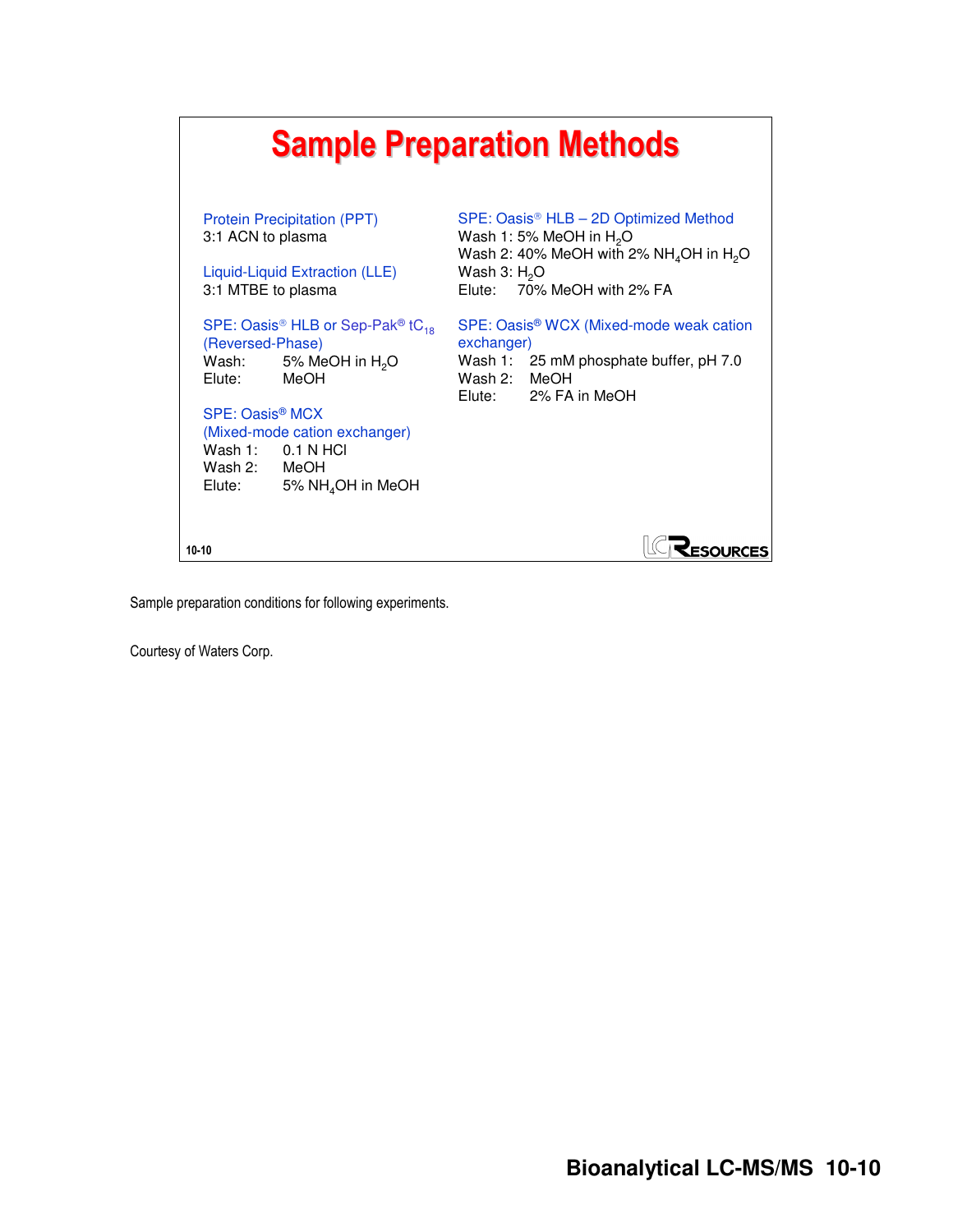

Full scan from 100 to 1000 m/z. This is the TIC which is the sum off all ions from 100 to 1000 m/z. Note the increasing level of residual matrix interferences as you move from top to bottom. Although propranolol does not elute in the region where most of the matrix components are eluting, other analytes may elute, thereby opening up the possibility of ion suppression. Clearly, with MCX the extract is the cleanest.

Note, this scale is normalized to the PPT extract.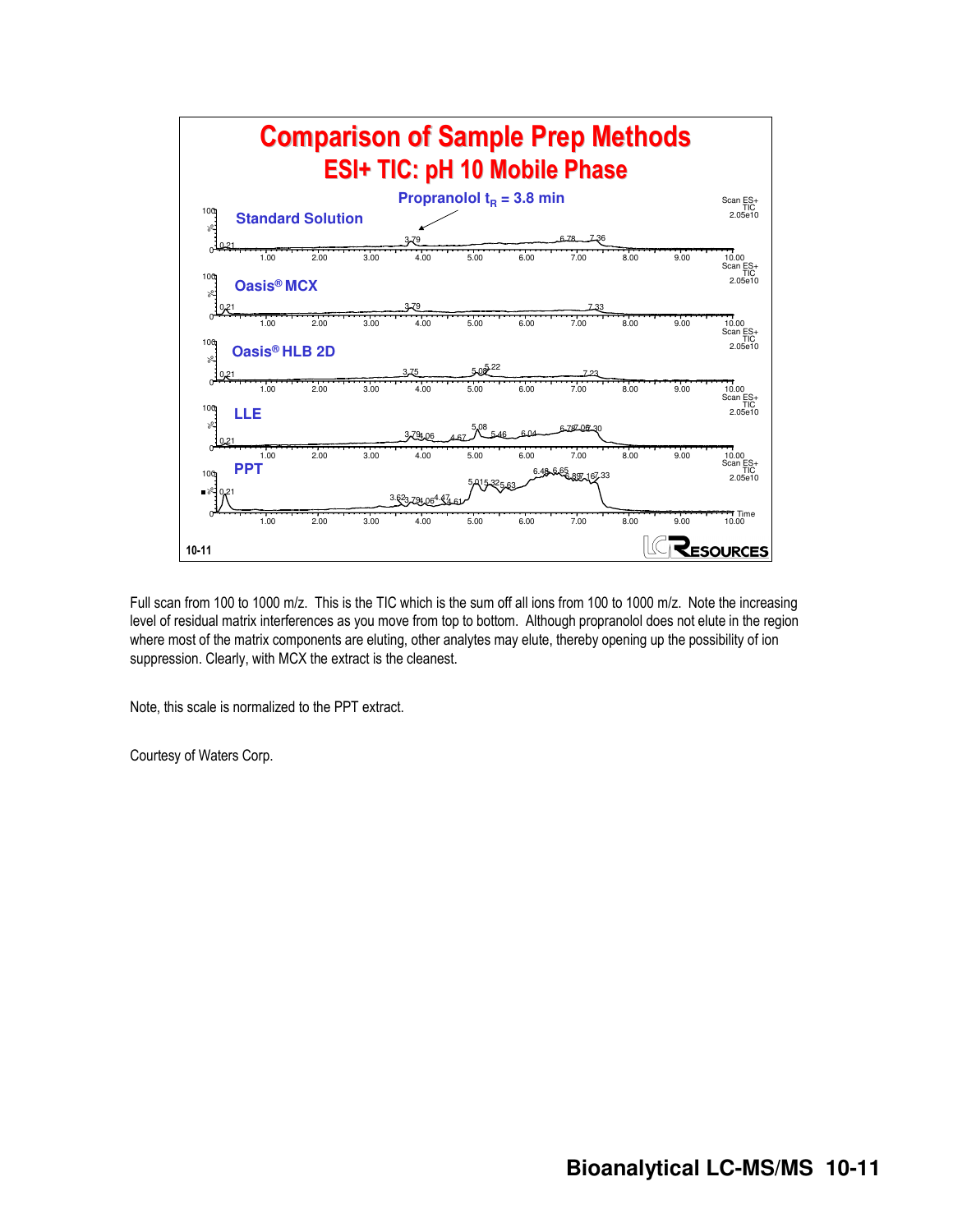

Protein precipitation alone may or may not compromise the sample due to ion suppression.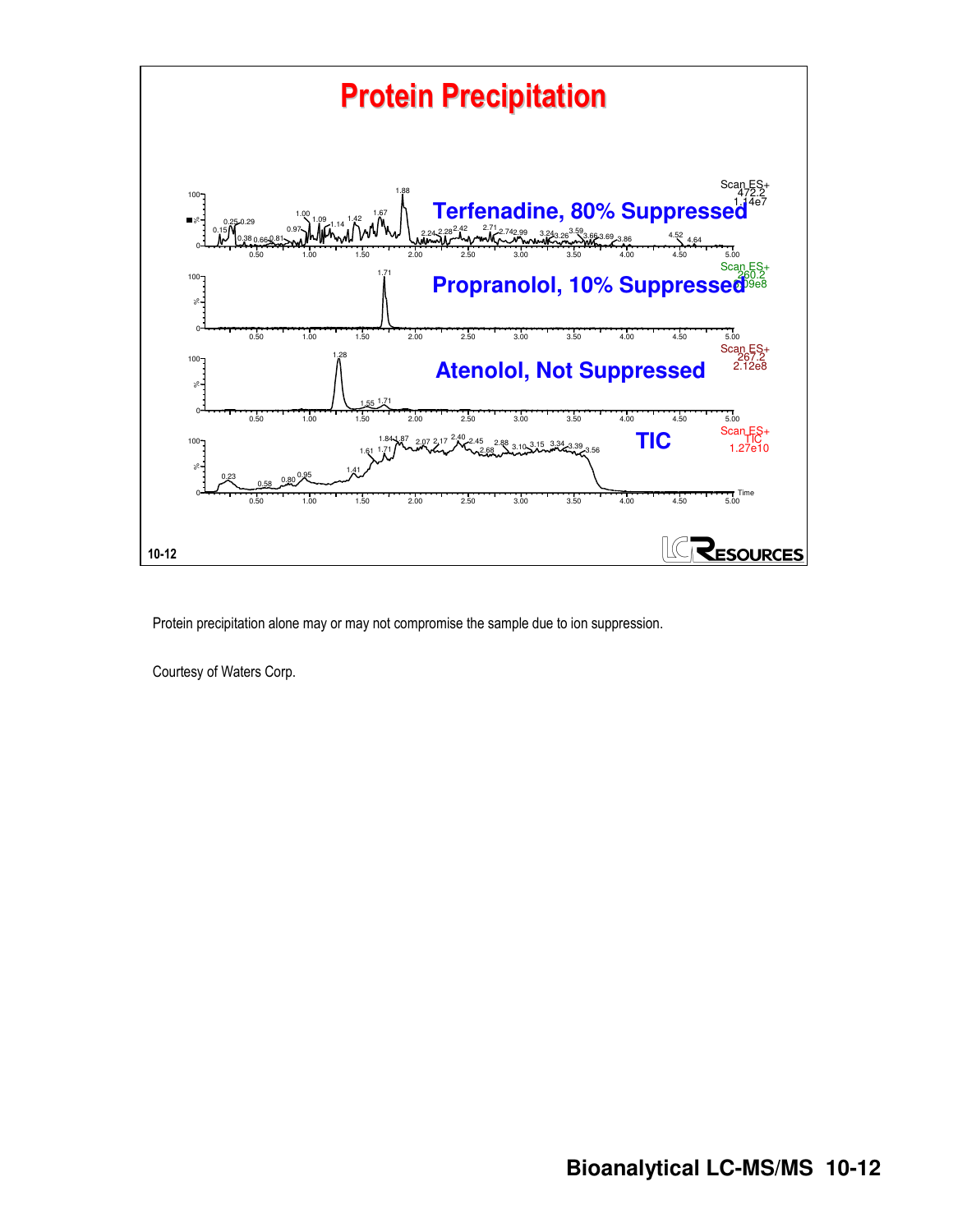

Here are the same samples with the MCX preparation method. No ion suppression is observed with the MCX method.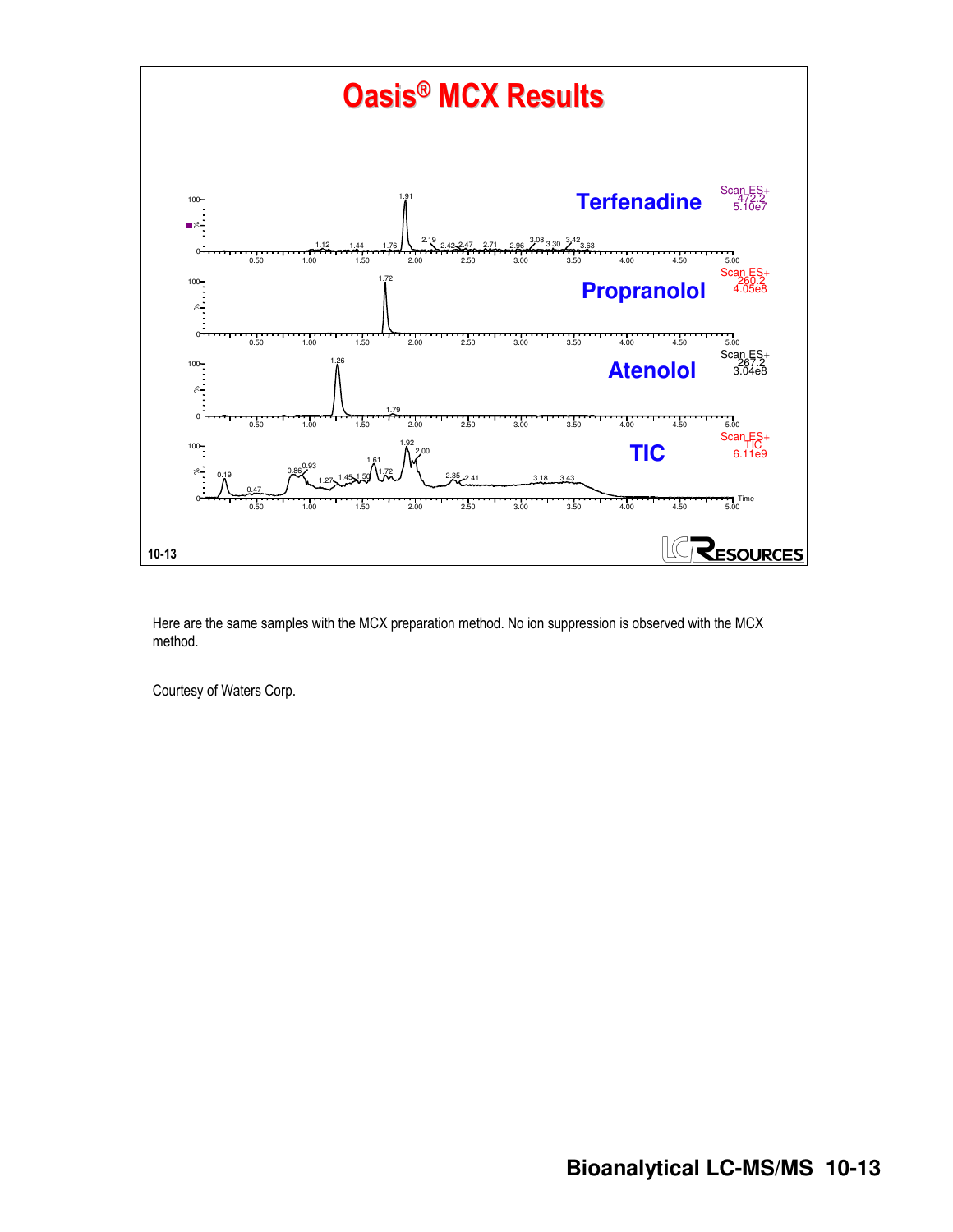

Phospholipids and lysophospholipids have been implicated as general sources of ion suppression. Note that all the phospholipids have a 184.3 product ion which can be monitored to determine the presence of these compounds.

\*Van Horne, K.C.; Bennett, P. K. Matrix Effects Prevention by Using New Sorbents to Remove Phospholipids from Biological Samples, Poster, AAPS 2003.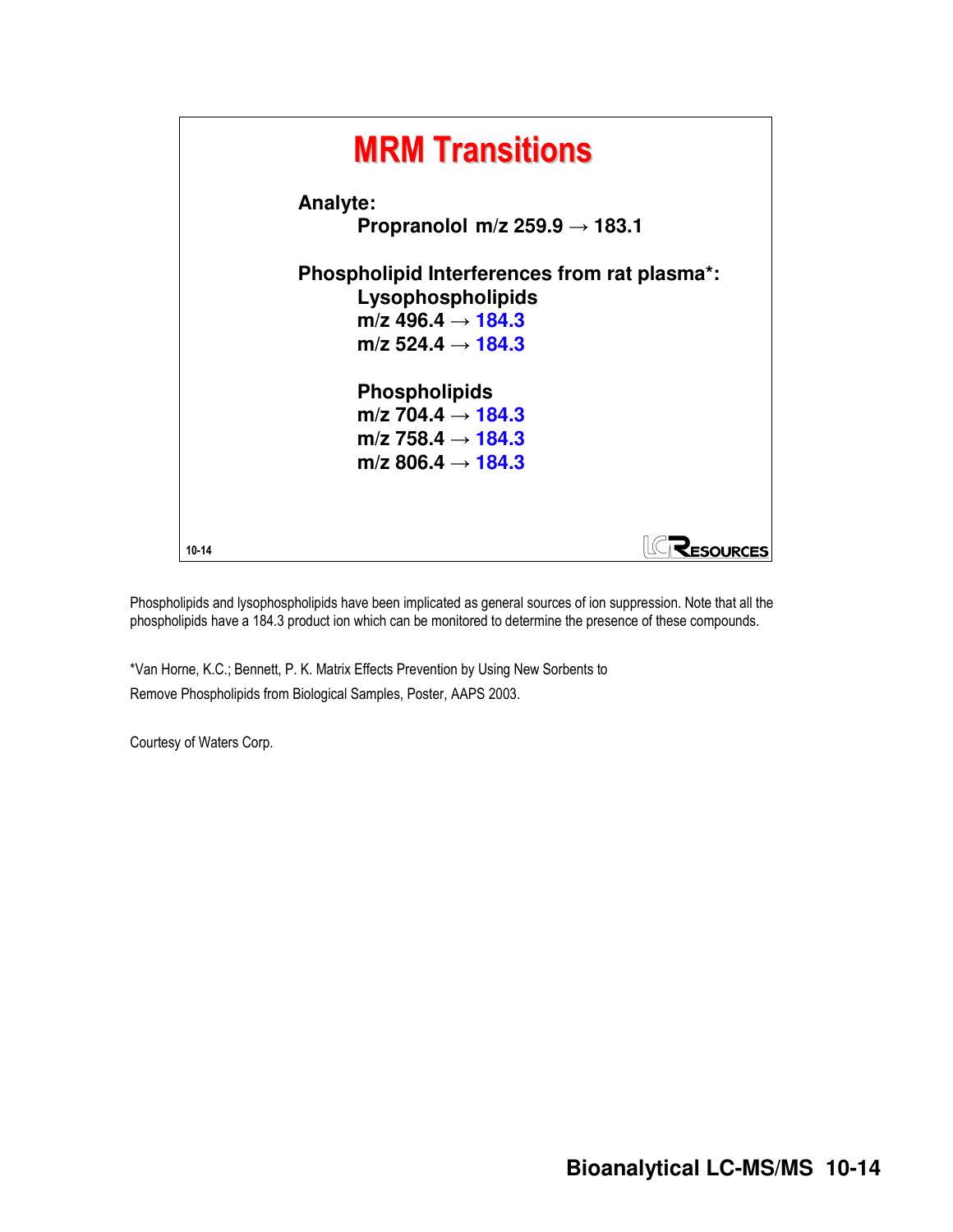

Here is the MRM monitoring the presence of lysophospholipids in various cleanup schemes.

Note the amount of this phospholipid in the PPT. This is collecting on your column and in the MS.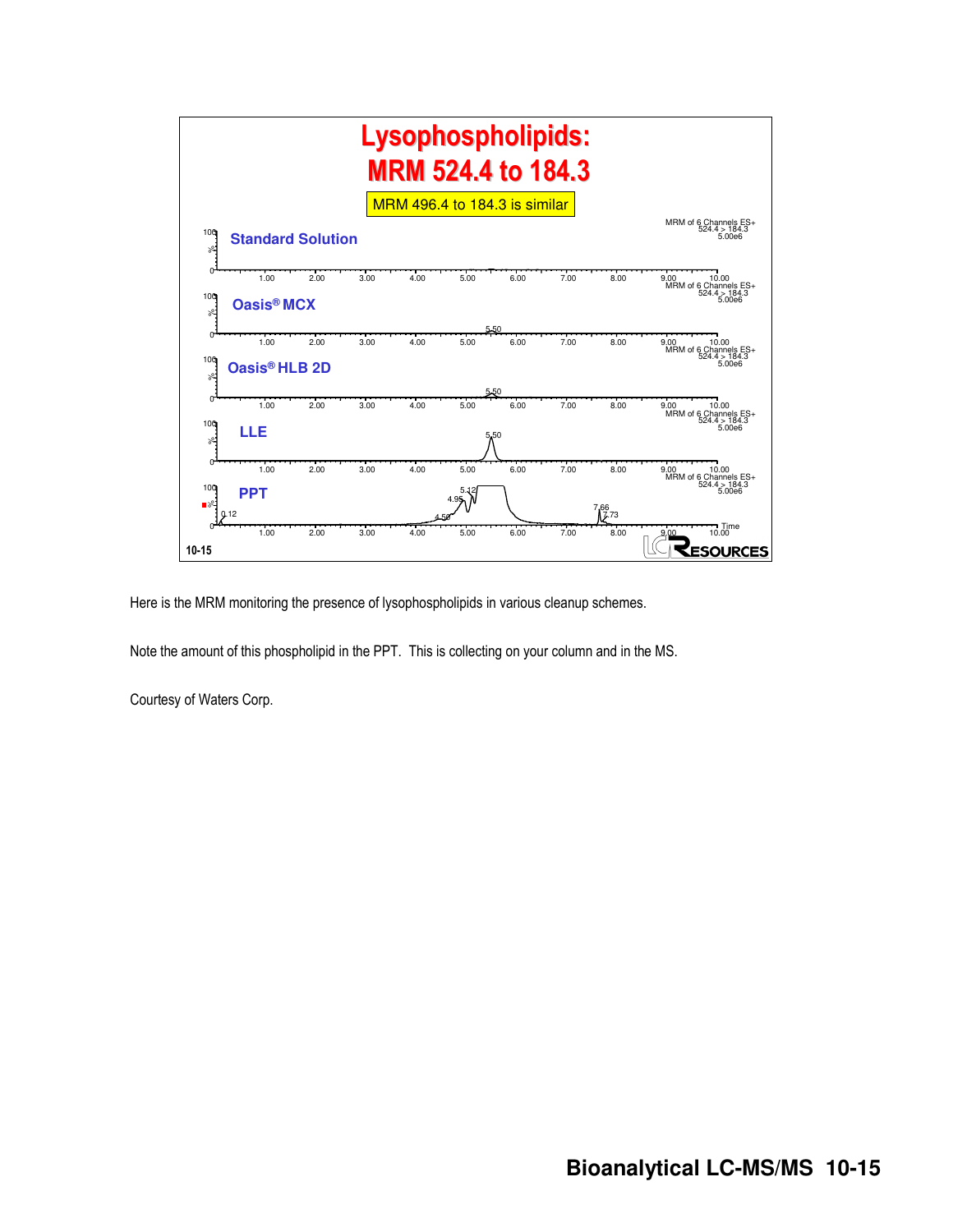

Monitoring the phospholipid transitions yields similar results.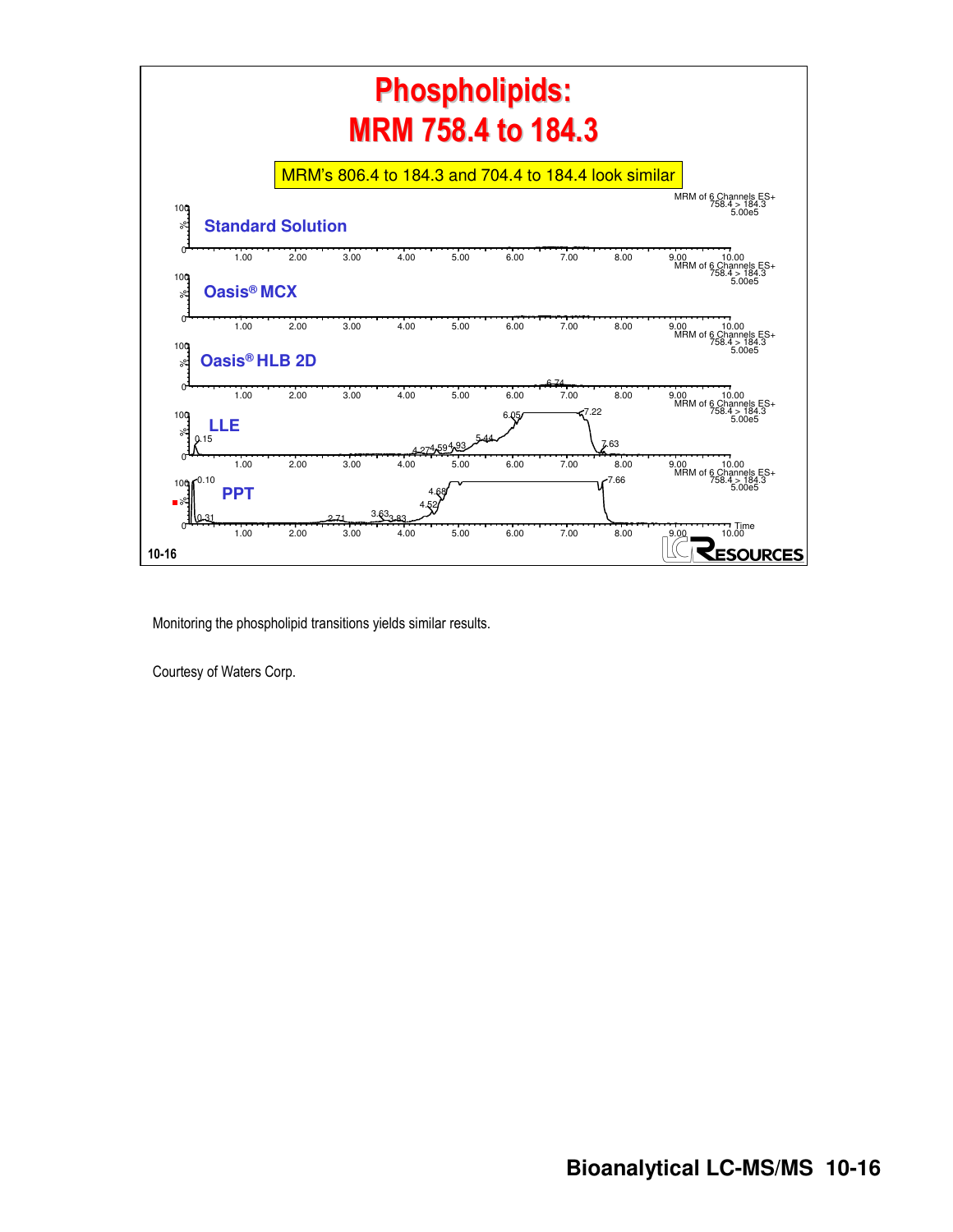

Here the propanolol signal is shown with all 6 of the lipid transitions. The %-phospholipid is relative to precipitation as 100%.

Area Counts: PPT: 37057320 Sep-Pak: 957194 HLB: 1029210 HLB 2D: 88236 WCX: 99194 MCX: 51958